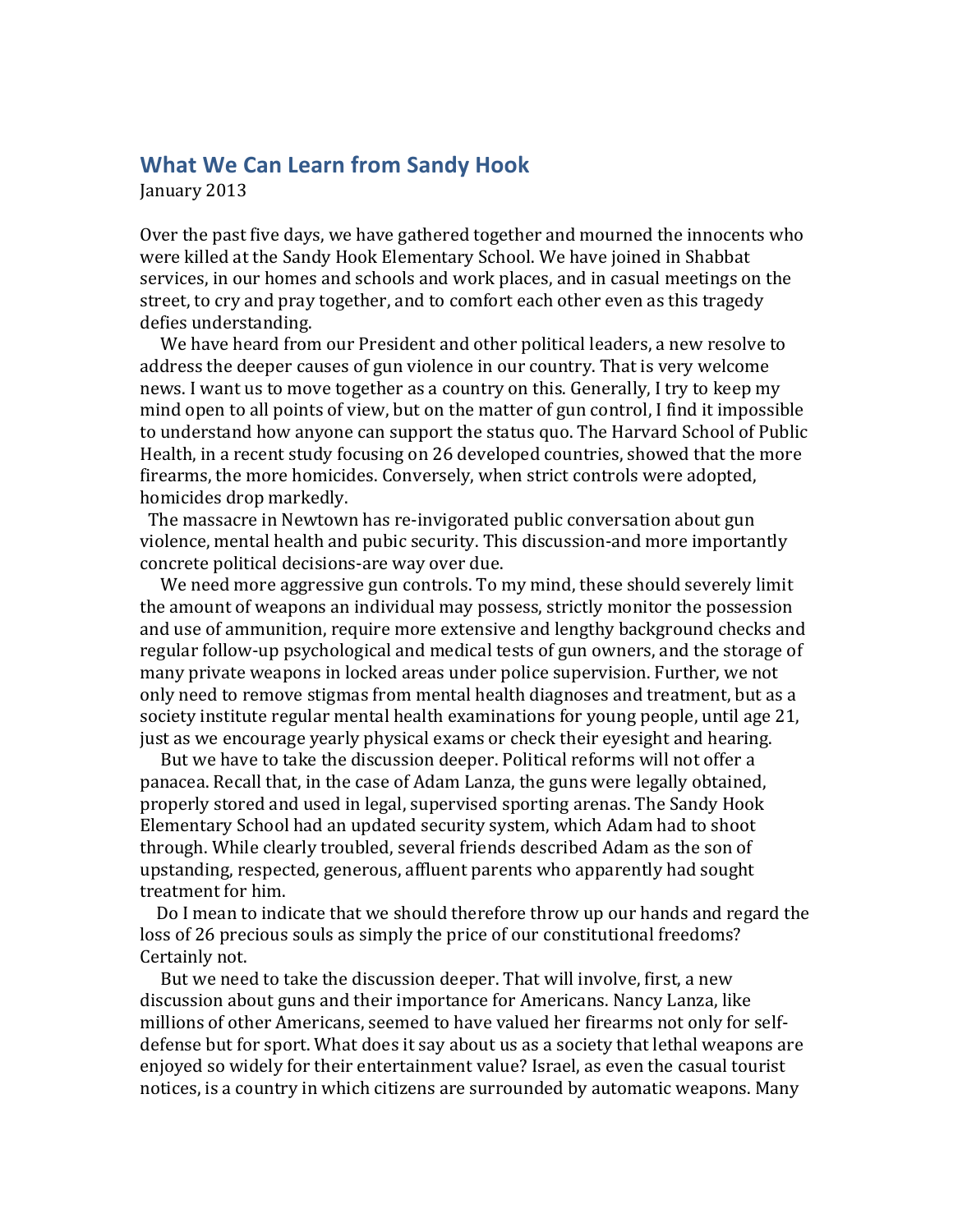thousands of Israelis on active duty keep their weapons with them, on and off base. However, in military training, Israelis learn "Tohar Haneshek" (purity of arms), a religious perspective which limits the use of guns only for the defense of life. There are also stringent background checks which limit the private ownership of firearms. As a result, the incidence of gun violence in the civilian sector is low, despite the ubiquity of automatic weapons and despite the fact that Israeli culture is verbally very aggressive.

What does it mean to look deeper for the roots of gun violence?

I would like to share with you excerpts from an article written 41 years ago in the United Synagogue Review (Fall 1971), then the quarterly journal of our Conservative movement:

*"Ten or twenty years ago no one would have believed that American boys could have acted in such a way. But they did. Who else is guilty? Who else is to blame?*

 *"Did our religious leaders not fail to install in our people an absolutely, unconditional sense of horror for murder?*

*r* Relativity of values, permissiveness, is today a powerful trend in living and thinking. This trend tends to become universal, embracing all thoughts and action. It may also embrace homicide or even genocide. There is one issue in *regard* to which no permissiveness or relativity must be tolerated and that is murder!...The sense of sanctity for human life is subsiding...."

This comes from an article entitled "Required: A moral Ombundsman" written by Rabbi Abraham Joshua Heschel in response to the controversial conviction in military court of Second Lieutenant William Calley, for leading his platoon in the "My Lai Massacre" of hundreds of unarmed South Vietnamese civilians on March 16, 1968.

Heschel then went on to offer a teaching he found in the Prophets of Israel, his now famous distinction between guilt and responsibility.

*"Guilt* ... *implies a connection with or involvement in a misdeed of a grave or* serious character, the fact of having committed a breach of conduct, especially *such as violates law and involves penalty. ... Responsibility is the capability of being called upon to answer, or to make amends, to someone for something,* without necessarily being directly connected with or involved in a criminal *act."*

We are all innocent of the atrocities of December 14 in Newtown. However, according to Jewish ethics, "he who can forbid his fellow citizens from committing a sin, but does not, is seized for the sins of his fellow citizens" (Babylonian Talmud Shabbat 54b). Jewish law and tradition emphasize our responsibility and obligations to each other. In this regard, our conception of community is fundamentally different than the American one, which proclaims that rights are the primary prerogative of being a citizen. Judaism also wants us to have proud, satisfied